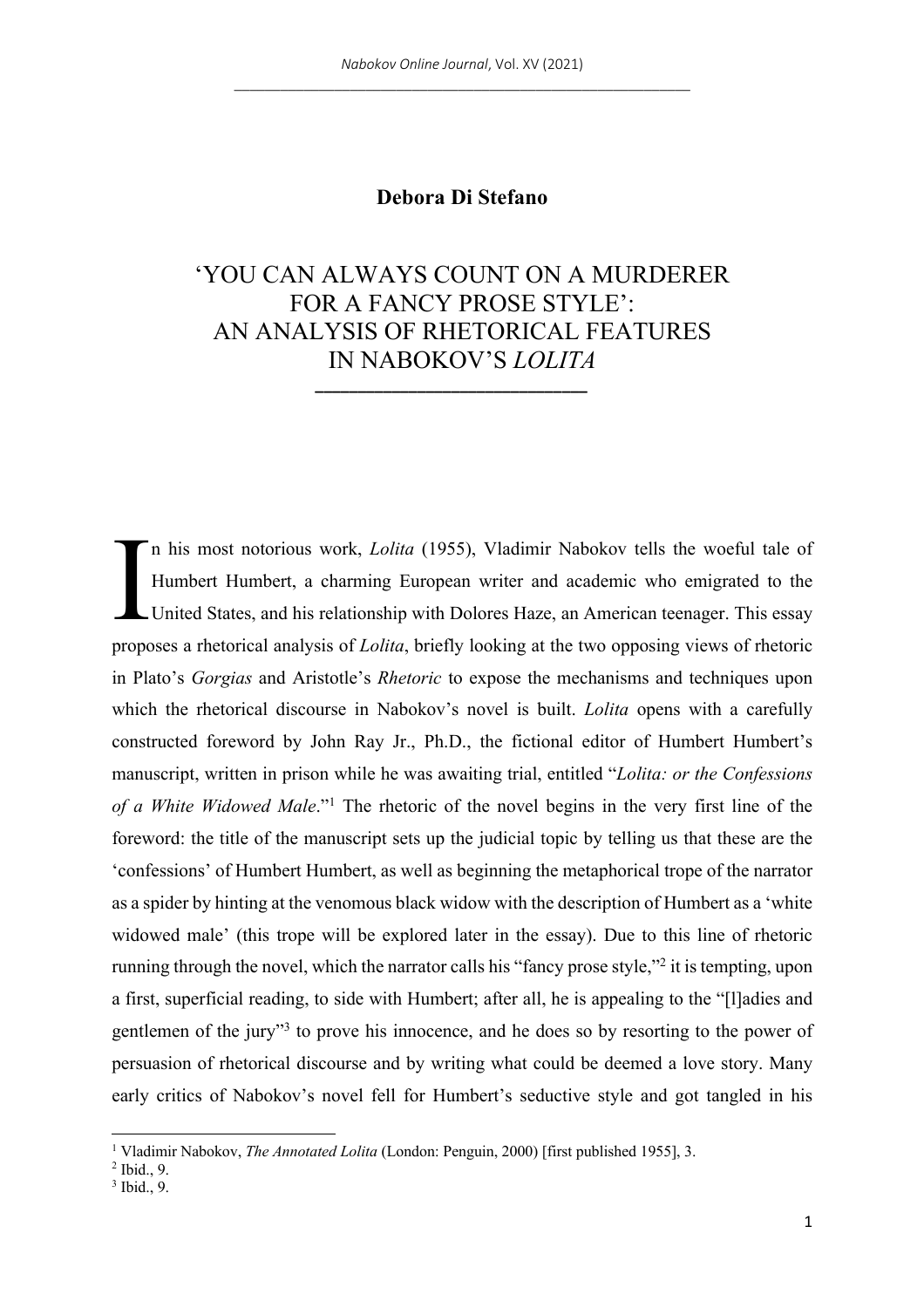carefully woven web, ultimately trying to defend the poor narrator, corrupted by the twelveyear-old *femme fatale*. <sup>4</sup> However, I will argue that, if some readers become enchanted by Humbert Humbert's spell, others will move beyond the beauty of his language, and recognise the authorial rhetoric at work. Nabokov's aim, unlike his narrator's, is for his readers to notice the absence of the "real" Lolita from the text, without being distracted by Humbert's highly prosaic style and by his creation of "another, fanciful Lolita."5 This is the main ethical concern of the novel: we, as learned readers, need to read between the lines and past the narrator's rhetoric to reclaim the identities of those characters, such as Dolores, that are obliterated by Humbert's solipsism. Nabokov leaves clues for his intended readers in the text, so that they can navigate through the language of the unreliable narrator and expose the truth. In this essay I explore both Humbert and Nabokov's rhetoric, grounding both in a textual analysis of the salient moments in the novel, and I assess their different outcomes on the reader's perspective.

Plato, in his dialogue *Gorgias* (ca. 380 BC), has Socrates debate with the eponymous sophist and rhetorician of Leontinoi. Gorgias speaks of rhetoric as the art that makes 'slaves'<sup>6</sup> of people and that gives 'to individuals the power of ruling over others.'7 Socrates opposes this to dialectic, which attempts to reach the truth through a discussion between two or more individuals who have different opinions. He also opposes the persuasive quality of rhetorical discourse to the knowledge acquired through other arts, making the argument that, while the philosophical enquiry holds as its goal the obtainment of knowledge and truth, rhetoric works toward winning the audience's approval by convincing them of a certain thing, whether just or unjust. Socrates affirms that rhetoric "is the artificer of a persuasion which creates belief about the just and unjust, but gives no instruction about them."8 Not only does rhetoric create belief, rather than knowledge, but it also does not instruct people on how to use this belief constructively. Thus, the rhetorician instils, by means of persuasion, true or false belief in his audience, and the audience is in turn liable to use their belief in an unjustly manner. The rhetoric

<sup>4</sup> For a discussion of reviews and essay that support this view, see Peter J. Rabinowitz, 'Lolita: Solipsized or Sodomized?; or, Against Abstraction - in General', in W. Jost and W. Olmsted (eds), *A Companion to Rhetoric and Rhetorical Criticism* (Oxford, Blackwell, 2004), 325-339, 326-327; Leland De la Durantaye, 'Lolita in *Lolita*, or the Garden, the Gate and the Critics', *Nabokov Studies*, 10, (2006), 175-197, 175-180; Eric Goldman, '"Knowing" Lolita: Sexual Deviance and Normality in Nabokov's *Lolita'*, *Nabokov Studies*, 8, (2004), 87-104, 87-88.

<sup>5</sup> Nabokov, *Lolita*, 62.

<sup>6</sup> Plato, *Gorgias* (Infomotions, 2000), 7.

<sup>7</sup> Ibid., 6.

<sup>8</sup> Ibid., 9.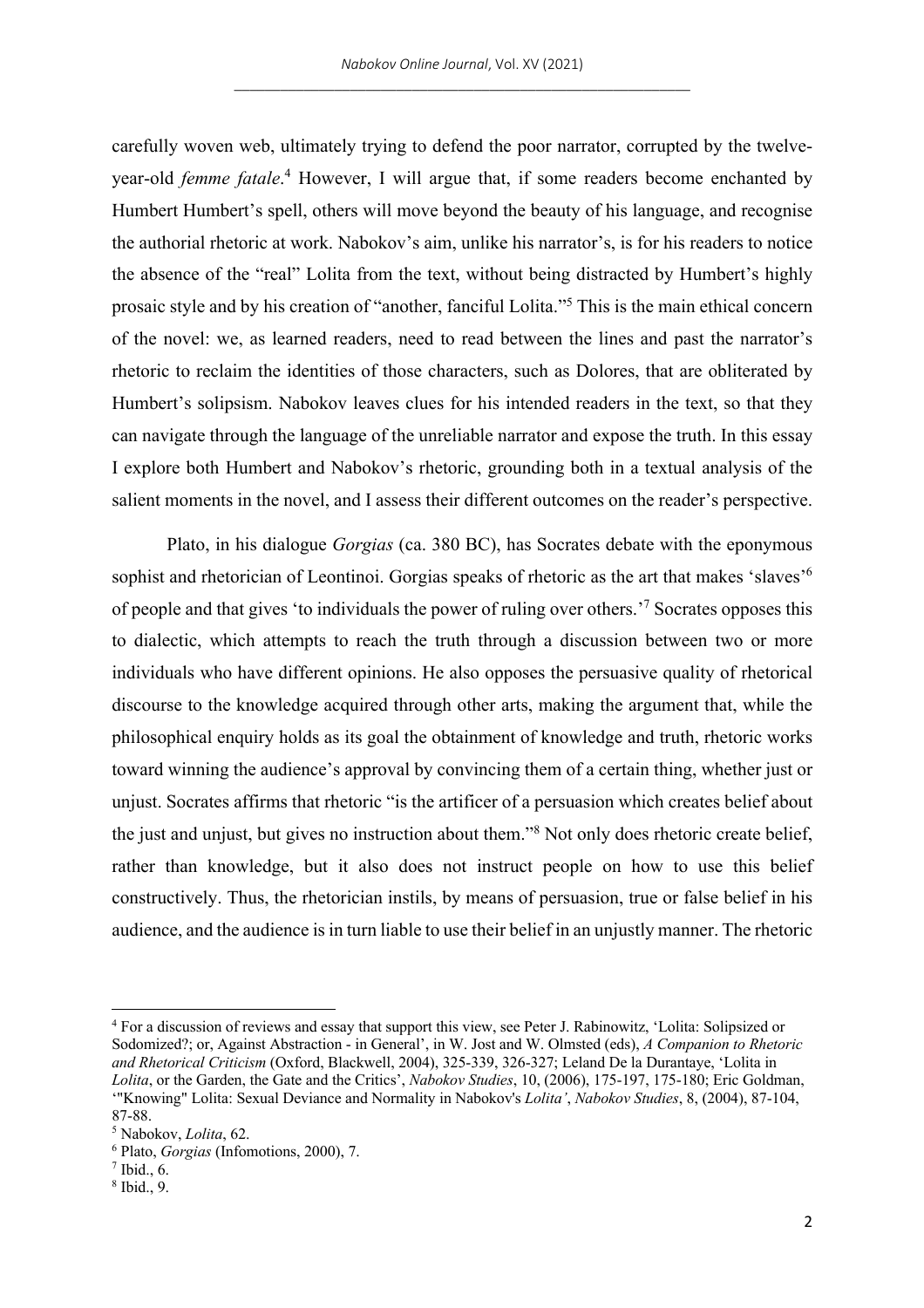of the sophists is, for Plato, an instrument of deceit, rather than a wholesome art devoted to the pursuit of the truth.

Aristotle, Plato's disciple, takes a different stance on the question of the art of rhetoric. In his book entitled *Rhetoric* (ca. 370-320 BC), he defends the usefulness of the art of persuasion against Plato's accusations by stating four points: rhetoric is aimed at the truth, since 'things that are true and things that are just have a natural tendency to prevail over their opposites'; some audiences cannot be instructed, and as such cannot be convinced with an argument based on knowledge, as that implies instruction, and therefore the speaker must use 'notions possessed by everybody' as their mode of persuasion; the speaker must be able to argue on opposite sides of a question, so that they will be able to recognise and refute the wrong argument; men ought to be able to defend themselves with speech and reason, since this is the chief difference that distinguishes human beings from animals.<sup>9</sup> Aristotle defines rhetoric as "the faculty of observing in any given case the available means of persuasion."10 To Plato's objection that these means of persuasion may be used unjustly, Aristotle argues that several other things, such as 'strength, health, wealth [and] generalship' can be used for both just and unjust purposes, and can cause harm if misused.<sup>11</sup> He asserts that there are three divisions of rhetoric: political, ceremonial and forensic. <sup>12</sup> It is mainly with the latter that *Lolita* is concerned.

James Phelan observes that "[i]n fictional narrative such as *Lolita*, the rhetorical situation is doubled: Humbert tells his story to his narratee for his purposes, while Nabokov's telling of Humbert's telling to us accomplishes other purposes."13 Nabokov held Lolita in high regard: he is quoted by Rabinowitz saying that of all his characters, she was one of his favourites,<sup>14</sup> and in an interview with Playboy he asserts, while discussing the choice of her name and nicknames, that Lolita's "heart-rending fate had to be taken into account together with the cuteness and limpidity."<sup>15</sup> Why, then, did Nabokov lend Humbert his eloquence,

<sup>9</sup> Aristotle, *Rhetoric* (Infomotions, 2000), 3.

 $10$  Ibid., 4.

 $11$  Ibid., 3.

<sup>12</sup> Ibid., 8.

<sup>13</sup> James Phelan, 'Dual Focalization, Retrospective Fictional Autobiography, and the Ethics of *Lolita',* in G.D. Fireman, T.E. McVay and O. J. Flanagan (eds), *Narrative and Consciousness: Literature, Psychology and the Brain* (Oxford: OUP, 2003), 129-148, 132.

<sup>14</sup> Peter J. Rabinowitz, 'Lolita: Solipsized or Sodomized?; or, Against Abstraction - in General', in W. Jost and W. Olmsted (eds), *A Companion to Rhetoric and Rhetorical Criticism* (Oxford, Blackwell, 2004), 325-339, 326.

<sup>15</sup> Nabokov, *Playboy* interview.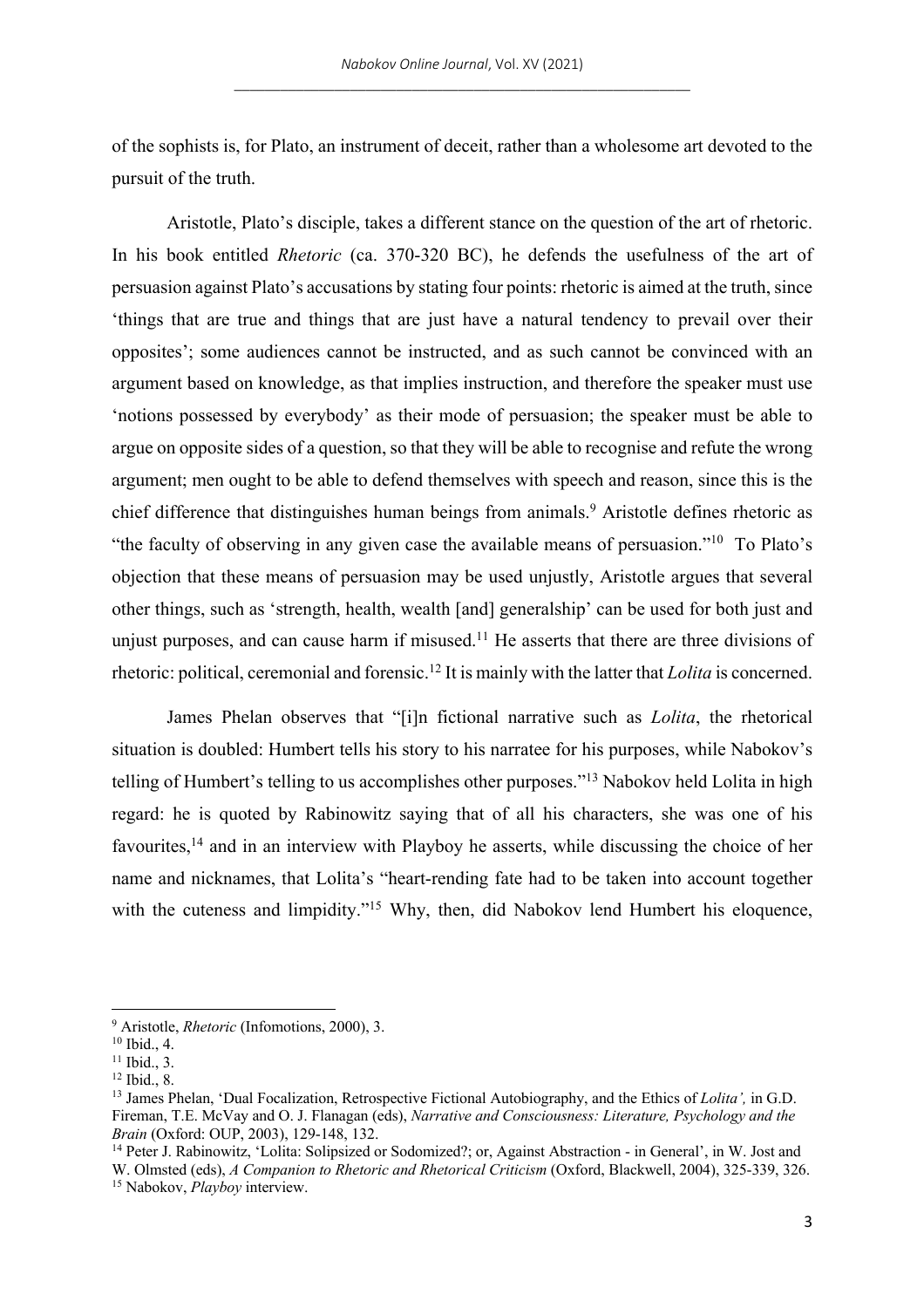allowing him to manipulate the superficial reader to such an extent that he comes to blame Dolly and sympathise with the self-proclaimed 'brute'?16

The opening of the novel is a masterpiece, containing a plethora of alliterations and other figures of speech that, from the onset, give Humbert's writing style the rhetorical quality of the great orators:

Lolita, light of *my* life, fire of *my* loins. *My* sin, *my* soul. Lo-lee-**t**a: the **t***ip* of the **t**ongue **t**aking a **t**r*ip* of three steps down the palate **t**o **t**ap, at three, on the **t**eeth. Lo. Lee. **T**a.

*She was* Lo, plain Lo, in the morning, standing four feet ten in one sock. *She was* Lola in slacks. *She was* Dolly at school. *She was* Dolores on the dotted line. But in my arms she was always Lolita.<sup>17</sup>

The alliterative  $\frac{1}{a}$  and  $\frac{1}{b}$  are prime examples of rhetorical figures: the  $\frac{1}{b}$ , when the sentence is spoken, allows the reader to feel the tapping of the tongue, so masterfully described by Nabokov, which happens at the end of her name, on the 'ta', while the repetition of the /l/ is particularly significant as it mirrors the first two syllables of 'Lolita'. Nabokov himself said: "[f]or my nymphet I needed a diminutive with a lyrical lilt to it. One of the most limpid and luminous letters is 'L.'."18 The same alliteration repeated in his answer to his interviewer shows how skilful Nabokov was in captivating his audience with all those refined techniques pertaining to the rhetorical art. The second paragraph of the incipit of Humbert's confession is characterised by an anaphora, the repetition of "she was" at the beginning of the first four sentences. The anaphora emphasises the fragmentation of Dolly's identity: "Lo"<sup>19</sup> is what Charlotte Haze, her mother, calls her; "Lola" foreshadows Humbert's alliterative cry "Lo! Lola! Lolita!";<sup>20</sup> she is called "Dolly" at school, and consequently, thanks to Nabokov's meticulous care of details, those people who know her in that environment tend to call her

<sup>16</sup> Nabokov, *Lolita*, 47.

<sup>17</sup> Nabokov, *Lolita*, 9 (my emphasis).

<sup>&</sup>lt;sup>18</sup> Vladimir Nabokov, '*Playboy* Interview', interviewed by Alvin Toffler (January 1964) [web], http://reprints.longform.org/playboy-interview-vladimir-nabokov, accessed 16 January 2019.

<sup>19</sup> Nabokov, *Lolita*, 38.

 $20$  Ibid., 236, also repeated without the emphasis on page 70.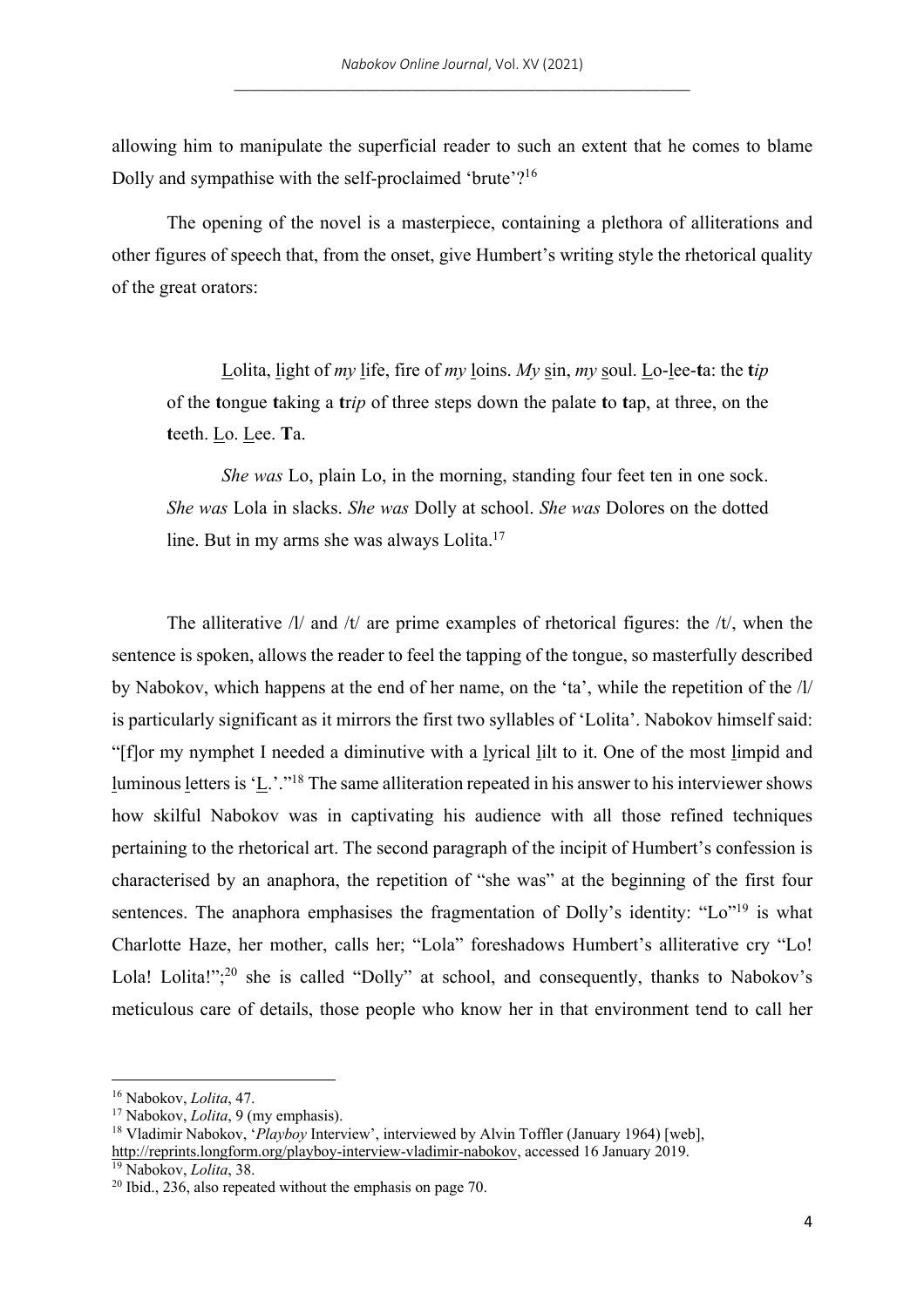Dolly; "Dolores," as highlighted by Alfred Appel<sup>21</sup> and by Nabokov himself,  $2^2$  derives from the Latin *dolor*, meaning 'sorrow' or 'pain', and adds a juxtaposing layer to the figure of the innocent girl-child, "little Lo."23 The last sentence, beginning with a contrasting conjunction, would seem to signify a change, from the fragmentation caused by the anaphora, to a security ("in my arms") that is unchangeable ("she was *always* Lolita"). The euphony of the opening paragraphs, together with the last tender sentence, lure the reader into Humbert's web.

On subsequent readings of the novel, however, we will be warier of falling for that last warm, fatherly sentence. Partly, the wariness will stem from our knowledge that Humbert will not turn out to be a caring father; but Nabokov is here asking his readers to solve a yet subtler riddle. Who is Lolita? In order to answer that question, we must turn to one of the most memorable moments in the narrative, the scene on the davenport. The sequence opens with Humbert's preamble:

I want my learned readers to participate in the scene I am about to replay; I want them to examine its every detail and see for themselves how careful, how chaste, the whole wine-sweet event is if viewed with what my lawyer has called, in a private talk we have had, "impartial sympathy." So let us get started. I have a difficult job before me.<sup>24</sup>

But obviously Humbert's readers cannot 'see for themselves' with 'impartial sympathy,' as the narrative is carefully constructed by such a biased narrator. Nabokov's clue lies in the last sentence – why would Humbert have 'a difficult job before' him, if the event was, as he says, 'careful', 'chaste' and 'wine-sweet'? For, if he wasn't 'careful' with Dolly at the time, he would certainly have to be careful in constructing his version of the tale. It is a sunny Sunday; Charlotte has gone to church, leaving Lo at home with Humbert, where she joins him in the living room carrying a "beautiful, banal, Eden-red apple,"25 a clear reference to Eve, temptation and the fall of mankind. This is the first time Humbert's creation of "his Lolita" is explicitly shown: after a playful struggle with Dolly, which leads to Humbert's

<sup>21</sup> Ibid., 332.

<sup>22</sup> Nabokov, *Playboy* interview.

<sup>23</sup> Nabokov, *Lolita*, 83.

<sup>24</sup> Ibid., 57.

<sup>25</sup> Ibid., 58.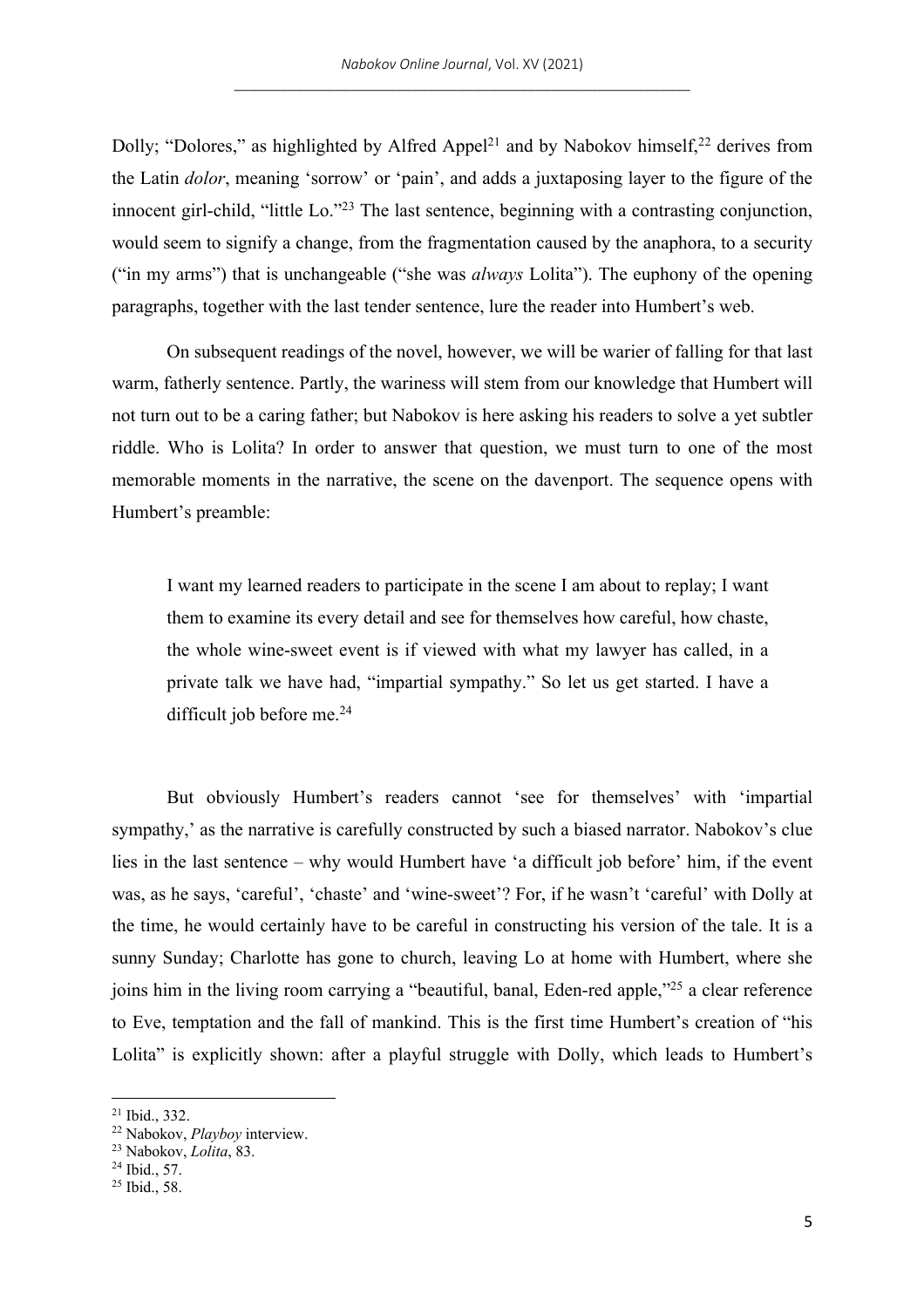allegedly secret ejaculation, he tries to convince the reader that "[w]hat [he had] madly possessed was not she, but [his] own creation, another, fanciful Lolita – perhaps more real than Lolita  $[\dots]$ , having no will, no consciousness – indeed, no life of her own."<sup>26</sup> Even this claim seems suspicious, when we are told that 'she cried with a sudden shrill note in her voice, and she wiggled, and squirmed, and threw her head back, and her teeth rested on her glistening underlip as she half-turned away' during the deed, and that afterwards she "stood and blinked, cheeks aflame, hair awry."27 Dolly seems to be extremely aware of the effect that she has on Humbert, but he has to deny this fact, both to himself and to his audience, so that she can be "safely solipsized."28 Humbert fails (or refuses) to acknowledge what Nabokov would like his ideal reader to recognise – namely that, by perceiving Lolita as his own creation, as art, he obliterates the reality of the little girl, Dolores Haze. What emerges from Humbert's rhetoric is the fake, imagined body of a 'nymphet,' the projection of Humbert's desire: the girl who, in his arms, is "always Lolita." What is concealed behind his rhetoric is the suffering of a little girl who has been deprived of her humanity. Thus, Humbert falls prey to the criticism that Plato levelled towards the sophists of using rhetoric to deceive the audience and conceal the truth, while Nabokov is a perfect exponent of Aristotelian rhetoric, using all the available means of persuasion to get his intended audience to read a novel that is not obscene or disgusting, but also to perceive the obscenity that lies beyond its fancy style.

In his essay "On a Book Entitled *Lolita*," now always published with the text, Nabokov points us to 'the nerves of the novel, […] the secret points, the subliminal co-ordinates by means of which the book is plotted'.29 He recalls "Lolita playing tennis," one of the few moments when Humbert stands aside, watching her play with a friend, and "Dolly Schiller dying" giving birth to a still-born baby girl.<sup>30</sup> Apart from emphasising the tragedy of her story, Nabokov is here highlighting those instances of Lolita stepping out of the nymphic prison that Humbert built for her and becoming Dolores Haze again, the American teenager. The author, however, reminds us that Dolly was not the only one trapped in Humbert's egoistic narrative, pointing to characters that most readers will, if not completely forget, at least disregard as secondary and unimportant, such as Maximovich, the ex-White Russian colonel with whom Humbert's first wife, Valeria, runs away, or Charlotte, or Gaston Godin, who plays chess with

- <sup>28</sup> Ibid., 60.
- <sup>29</sup> Ibid., 316.

<sup>26</sup> Ibid., 62.

<sup>27</sup> Ibid., 61.

<sup>30</sup> Ibid., 316.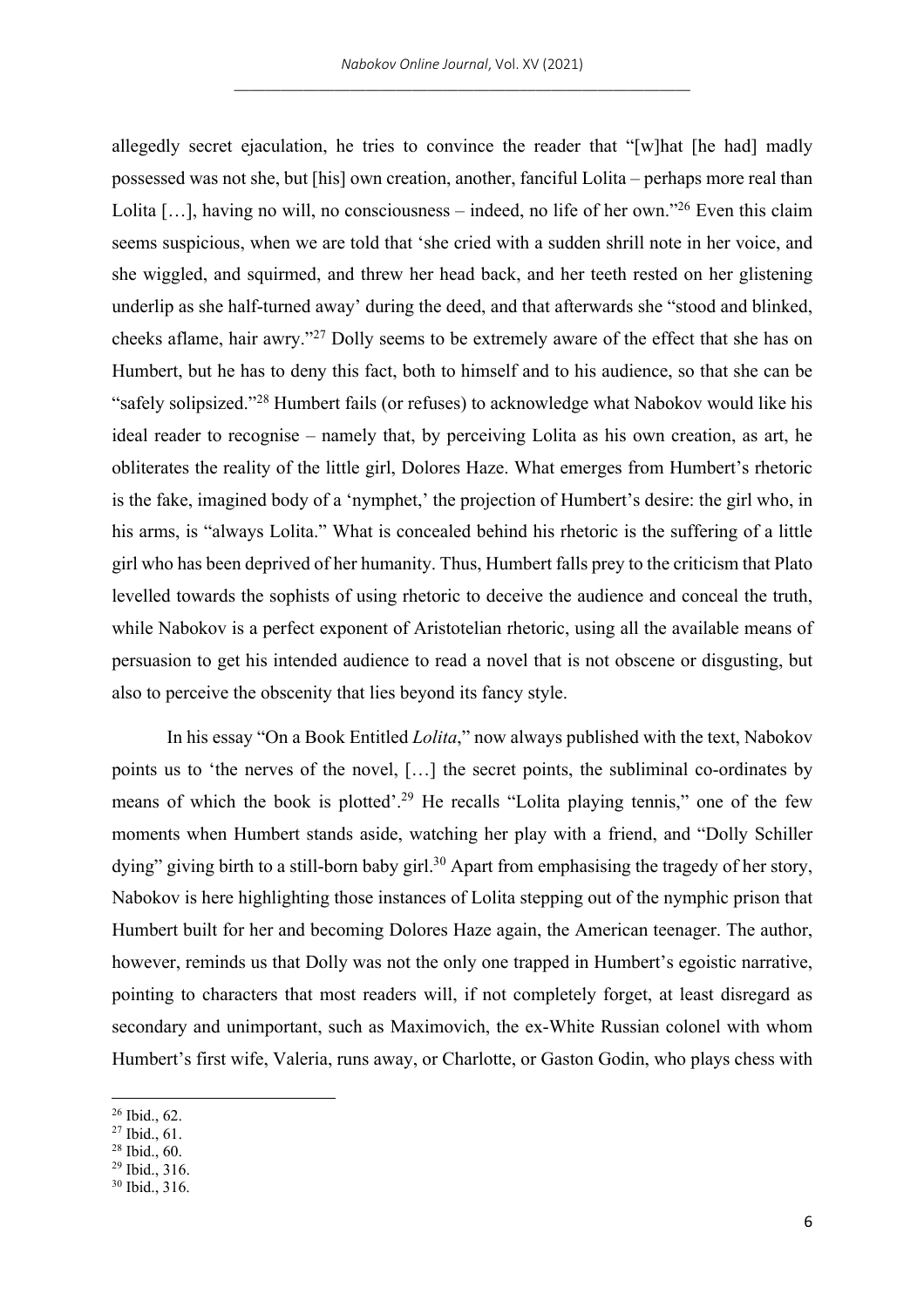Humbert and only speaks French, or again the Kasbeam barber, who takes up less than ten lines in the whole novel. The "very old barber" who gives Humbert a "very mediocre haircut"<sup>31</sup> is significant, since he reveals Humbert's greatest flaw, incuriosity. The old man tells the narrator of a 'baseball-playing son of his' and Humbert is so busy being annoyed by the barber spitting on his neck, wiping his glasses and showing him newspaper clippings that he fails to notice that his son "had been dead for the last thirty years."32 This detail should remind the attentive reader of Charlotte's letter, conveniently edited by Humbert before being reported 'verbatim' in his confessions.33 The narrator makes sure to include her "awful French" and her mawkish prose, but leaves out a passage, which he admits he 'more or less skipped at the time', about Lolita's brother, who died when she was four.<sup>34</sup> Even when presented with details concerning his beloved's life, Humbert is ready to gloss over them as soon as he realises that they don't fit into his constructed view of Lolita.

Richard Rorty refers to Humbert as "the monster of incuriosity," arguing that "the curious, sensitive artist will be the paradigm of morality because he is the only one who always notices everything."35 Humbert, then, is the worst kind of artist: he is not interested in the world that surrounds him, but instead lives his life within the boundaries of his own fanciful creation, without taking any notice of the real people around him. If curiosity generates morality, then the ethical concern of the text is not simply paedophilia, but the complete lack of sympathy with other humans. As Rorty remarks, "the moral is not to keep one's hands off little girls but to notice […] what people are saying. For it might turn out […] that people are trying to tell you that they're suffering."36 Towards the end of the novel, Humbert recalls a moment when Dolores said to a school friend that "what's so dreadful bout dying is that you are completely on your own."37 After overhearing the thirteen-year-old's philosophical remark, Humbert admits that he "did not know a thing about [his] darling's mind."38 In this passage, and in a few others, Nabokov is trying to allow his reader to get a glimpse of the real Lolita and to recognise

<sup>31</sup> Ibid., 213.

<sup>32</sup> Ibid., 213.

<sup>33</sup> Ibid., 68.

<sup>34</sup> Ibid., 68.

<sup>&</sup>lt;sup>35</sup> Richard Rorty, quoted in Christine Clegg, 'Nabokov's "Monster of Incuriosity": Kindness, Cruelty, and the Ethics of Reading *Lolita* in the 1980s', in C. Clegg, *Vladimir Nabokov – Lolita* (Basingstoke: Palgrave, 2003), 91-114, 98-99.

 $36$  Ibid.,  $100-101$ .

<sup>37</sup> Nabokov, *Lolita*, 284.

<sup>38</sup> Ibid., 284.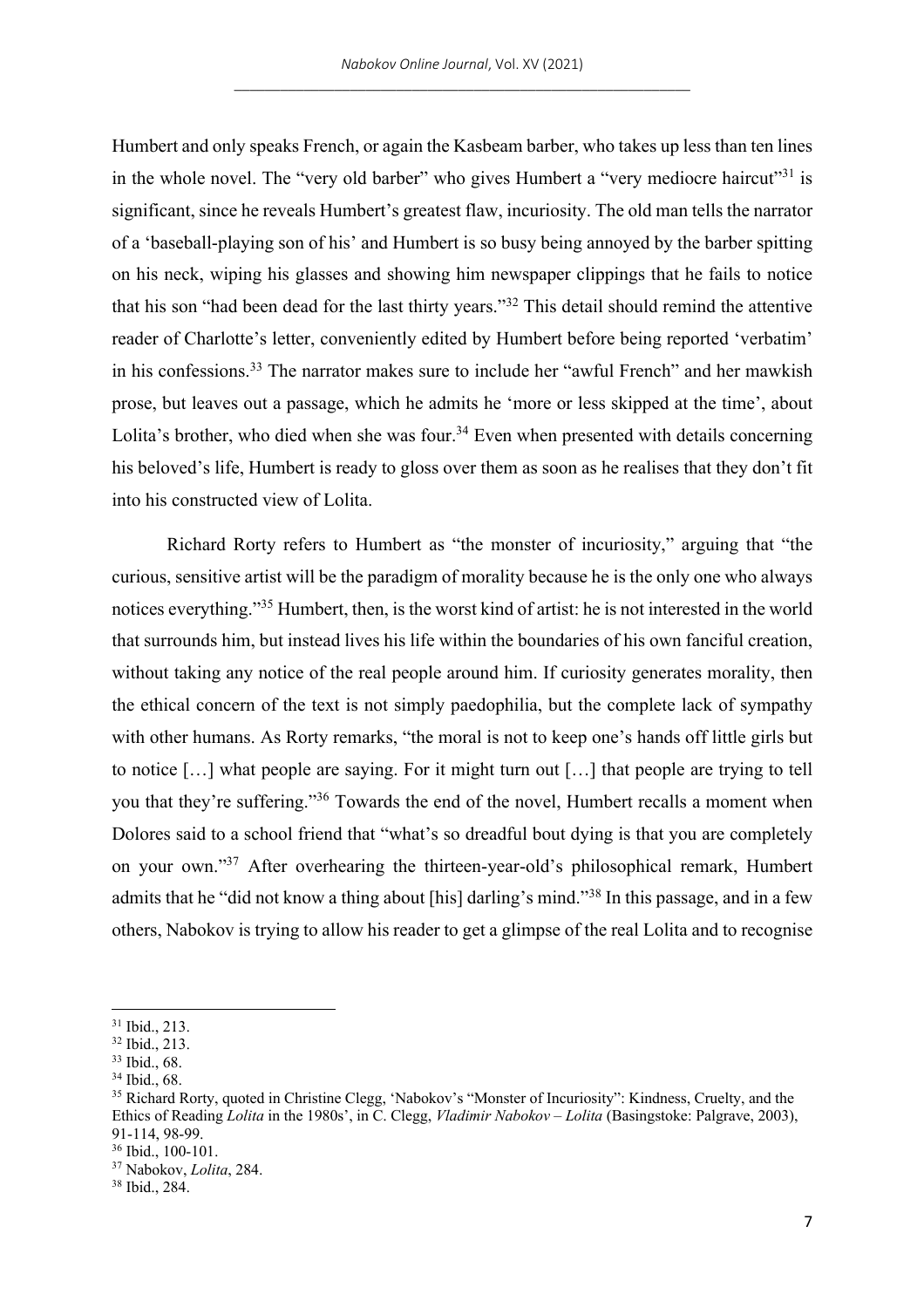that what the narrator describes is a mere construction of her body, and that her identity remains hidden between the lines of the text.

In *Rhetoric* Aristotle exposes the careful consideration of the nouns employed by the rhetorician to support his argument. He gives the example of 'pirates' who 'call themselves purveyors,<sup>39</sup> thus diminishing the negative connotation that is attached to the former term. Humbert uses this technique often in *Lolita* and I will focus here on the term 'nymphet' and its derivatives in the novel. 'Nymphet' and 'nymphets' alone occur a total of 166 times throughout the text, and Humbert gives a definition by saying that

between the age limits of nine and fourteen there occur maidens who, to certain bewitched travelers, twice or many times older than they, reveal their true nature which is not human, but nymphic (that is, demoniac); and these chosen creatures I propose to designate as "nymphets."40

'Nymphet' is purloined from the figure of the nymph of classical mythology, an exceptionally beautiful minor female divinity who is dangerous to mortals, as they cannot resist her allure. Nabokov adds the suffix '-et' to designate young nymphs and, while this is not strictly a neologism, *Lolita* popularised its use to such an extent that, only a few years after the book was published, dictionaries included it to signify '[a]n attractive and sexually mature young girl' (Oxford Dictionary). Humbert, with this definition, is building his defence, identifying himself with the poor 'travelers', subject to the lure of these nymphets, who are described in derogatory terms as 'creatures' who are 'not human' but 'demoniac' and who use their charms to 'bewitch' the innocent adults. It follows logically, then, that 'lone voyagers' like Humbert should be called 'nympholepts';<sup>41</sup> however, this is the equivalent of Aristotle's 'purveyors', an elaborate, sugar-coated definition for someone who would usually be labelled as a 'paedophile' or 'pederast'. As Julian Connolly observed, "the word 'nympholept' seems more elevated and poetic than the harsher and more common 'pedophile',"42 and as such serves

<sup>39</sup> Aristotle, op. cit., 87.

<sup>40</sup> Nabokov, *Lolita*, 16.

<sup>41</sup> Ibid., 17.

<sup>42</sup> Julian W. Connolly, "Approaching *Lolita*," in J.W. Connolly, *A Reader's Guide to Nabokov's 'Lolita'* (Boston: Academic Studies Press, 2009), 29-52, 32.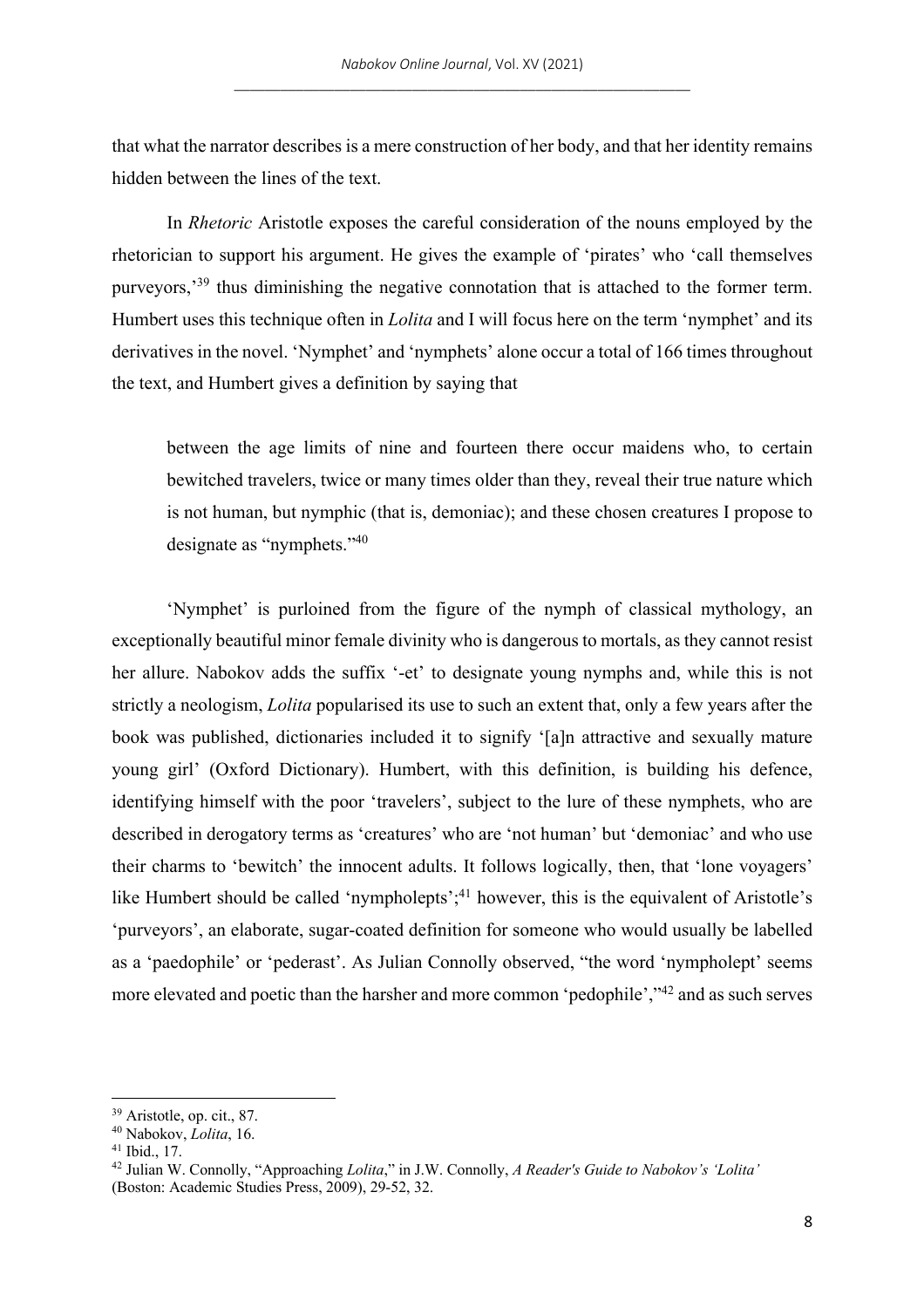to disguise, behind his rhetorical references to dangerous mystical creatures, Humbert's own "true nature."

As observed by Alfred Appel Jr., Humbert "often characterizes himself as a predator, most often as an ape or spider."43 The trope of the spider reappears, after the foreword discussed in the introduction to this essay, in Humbert's "exhibit number two," a "pocket diary bound in black imitation leather,"44 in which he records the days spent as a lodger in the Haze household. In one of these entries he describes himself as "one of those inflated pale spiders you see in old gardens," sitting at the centre of his web, which spreads all over the house, trying to locate his Lolita, who is "the beautiful warm-colored prey"<sup>45</sup> of "Humbert the Wounded Spider."<sup>46</sup> His web, however, is not only woven for Dolly's sake, but also to capture the reader with his sticky rhetorical tricks – Nabokov's intended audience will not be charmed by the white widow(ed) male, patiently waiting in his '*luminous* web' for the '*warm-colored* prey',47 but will recognise the horror of the predator/prey relationship behind Humbert's 'prismatic weave'.48 The motif of the prey runs through the first part of the novel,<sup>49</sup> until its culmination in the Enchanted Hunters. The name of the hotel in which Humbert and Dolores consummate their relationship is yet another reference to Humbert the predator, the 'enchanted hunter.'50 After Charlotte's death, Humbert retrieves his "prey"51 from camp and heads towards the Enchanted Hunters Hotel, where he drugs Dolly so that she can stay asleep while he has his way with her. He lets the jurors know that he "was still firmly resolved to pursue my policy of sparing her purity by operating only in the stealth of night, only upon a completely anesthetized little nude,"52 thus turning the abominable fact that he has just drugged a twelve-year-old girl to his advantage. His plan is ruined by Dr. Byron's prescription, which was not as strong as promised, as well as by Dolly herself who, upon realising that the only bed in the room is a double, is "on the brink  $\sigma$ <sup>o</sup> disgust<sup>53</sup> and stays alert throughout the night. However, as told by our narrator, the morning brings a change in the wary child, "who seduce[s]" Humbert<sup>54</sup> and whose "refinements" in the

<sup>50</sup> Ibid., 131.

<sup>43</sup> Nabokov, *Lolita*, 357.

<sup>44</sup> Ibid., 40.

<sup>45</sup> Ibid., 49. <sup>46</sup> Ibid., 64.

<sup>47</sup> Ibid., 49, my emphasis. <sup>48</sup> Ibid., 49.

<sup>49</sup> Ibid., 42, 110, 124, 131.

<sup>51</sup> Ibid., 110.

<sup>52</sup> Ibid., 124.

<sup>53</sup> Ibid., 118.

<sup>54</sup> Ibid., 132.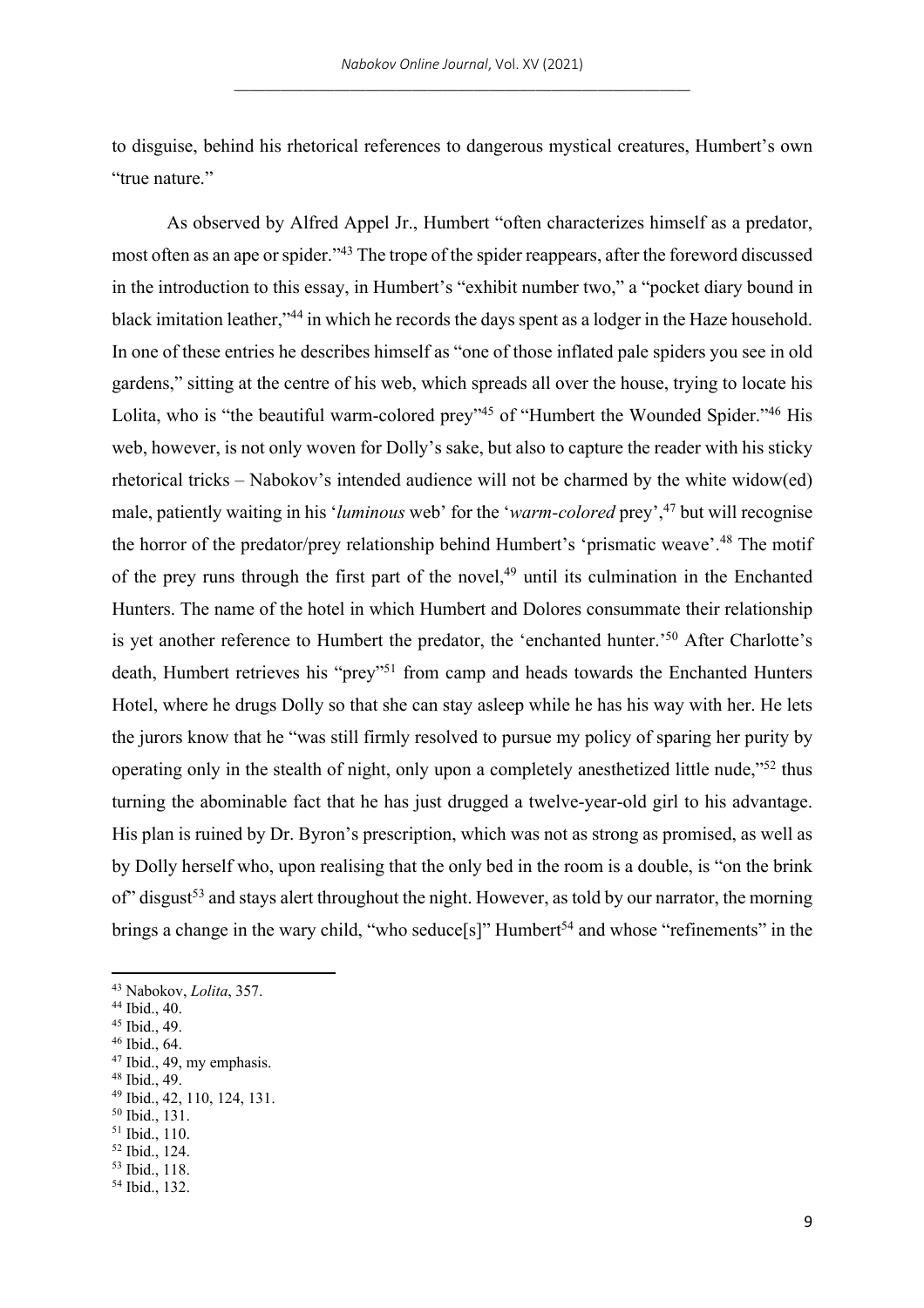matter of kissing throws the narrator into a "delirious embarrassment."55 He then proceeds to tell us that he found "not a trace of modesty" in the "hopelessly depraved"56 Lolita, who handles his "life [...] in an energetic, matter-of-fact manner as if it were an insensate gadget unconnected with [him]."<sup>57</sup> Despite the mention of "certain discrepancies between a kid's life" and Humbert's, for which Lolita was not prepared,<sup>58</sup> the narrator's rhetoric reverses the roles espoused so far to make him appear the prey of this corrupt seductress, who does not display a touch of delicacy in handling poor Humbert and who 'ha[s] her way'59 with him.

After these allusions, chapter twenty-nine concludes with Humbert informing us that he is 'not concerned with so-called "sex"' since '[a]nybody can imagine those elements of animality'; his endeavour is to 'fix once for all the perilous magic of nymphets'.<sup>60</sup> This declaration again highlights the contrast between the pure professor, who refuses to describe the base, vulgar act of intercourse, and the 'perilous' nymphet who seduces and casts her spell on him. However, chapter thirty contains a metaphorical description of precisely those 'elements of animality' that Humbert was so reticent to mention. The narrator reimagines the murals decorating the dining room of the hotel as he would have painted them:

There would have been a lake. There would have been an arbor in flame-flower. There would have been nature studies–a tiger pursuing a bird of paradise, a choking snake sheathing whole the flayed trunk of a shoat. There would have been a sultan, his face expressing great agony (belied, as it were, by his molding caress), helping a callypygean slave child to climb a column of onyx. There would have been those luminous globules of gonadal glow that travel up the opalescent sides of juke boxes. There would have been all kinds of camp activities on the part of the intermediate group, Canoeing, Coranting, Combing Curls in the lakeside sun. There would have been poplars, apples, a suburban Sunday. There would have been a fire opal dissolving within a ripple-ringed pool, a last throb, a last dab of color, stinging red, smarting pink, a sigh, a wincing child.<sup>61</sup>

- <sup>57</sup> Ibid., 134.
- <sup>58</sup> Ibid., 134.

<sup>55</sup> Ibid., 133.

<sup>56</sup> Ibid., 133.

<sup>59</sup> Ibid., 134.

<sup>60</sup> Ibid., 134.

<sup>61</sup> Ibid., 134-135.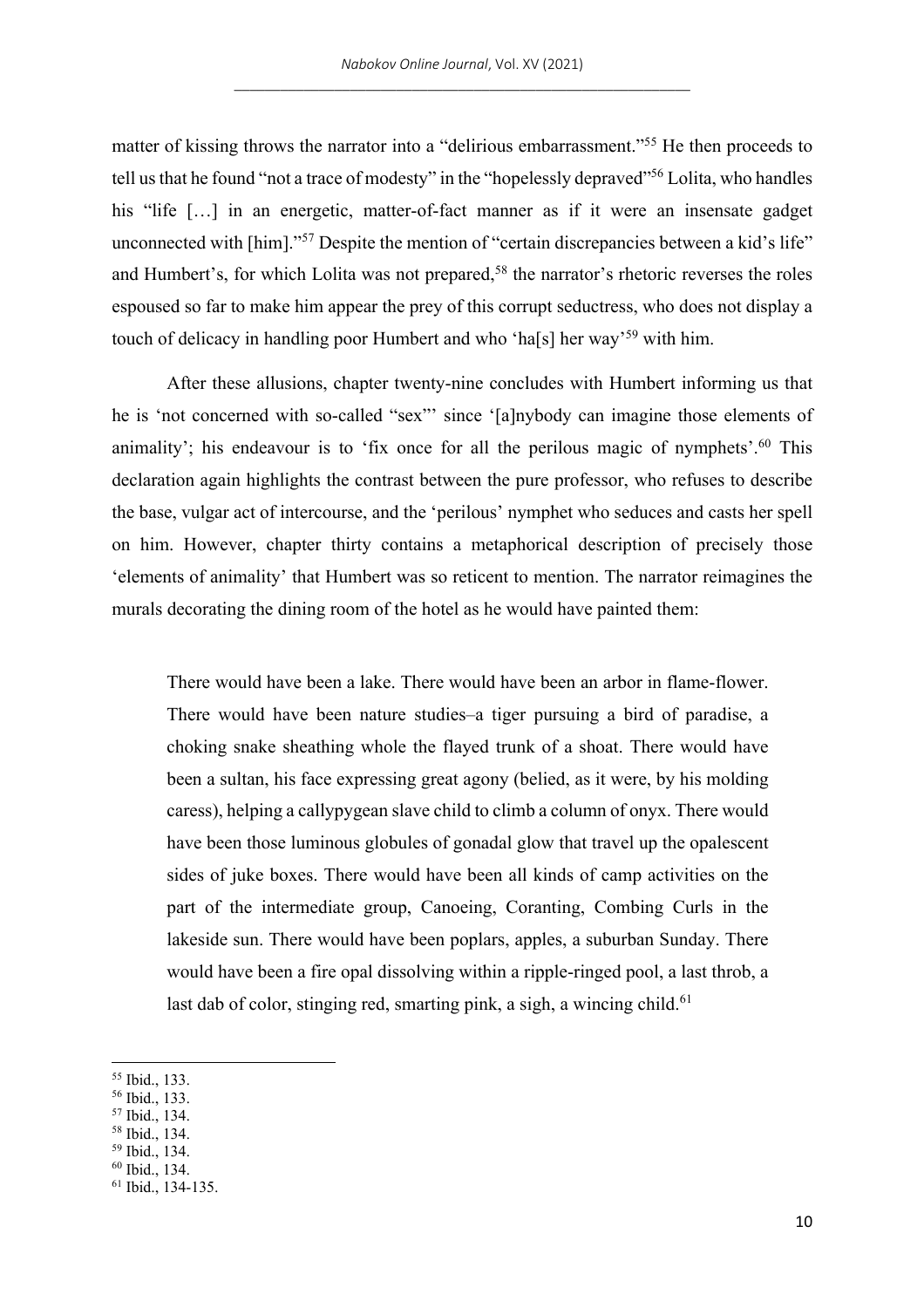Embedded in this flowery description are, for the attentive reader, hidden meanings and "fragments"62 of past sequences: the lake refers to Hourglass Lake, where Humbert, Charlotte and Dolly spent a day sunbathing, during which "eyes did pry and tongues did wag";<sup>63</sup> the pursuing tiger and the 'choking snake' recall the motif of the predator/prey; the obscure 'callypygean' stands for "having shapely buttocks,"64 which would have made the 'slave child' on the "column of onyx" more suggestive than it already is; the allusion to sexual glands is hidden in the euphonic 'luminous globules of gonadal glow' of the juke boxes, representing the American world of Dolores Haze; the alliterative /c/ in the activities of 'Canoeing, Coranting, Combing Curls' refers to camp Climax, where Dolly spends a few weeks in the summer and has her first sexual experience; "poplars, apples, a suburban Sunday" is a clear throwback to the scene on the davenport. Concluding the sequence, the last sentence brings us back to the act of intercourse, presenting a luscious metaphor for the penetration of a girl by an overexcited man: the ripples in the pool and the brilliant bright colours disguise the 'stinging red', 'smarting pink' pain of the sighing, wincing Dolores.

Plett, in his book on literary rhetoric, talks of figures of intertextual deviation, or metaintertextemes, which "consist in accepting segments from a precursor text into a text and reconfiguring it."65 Figures of this type are often employed in *Lolita*, starting from the beginning of the book, when Humbert Humbert recalls his first summer love:

[T]here might have been no Lolita at all had I not loved, one summer, a certain initial girl-child. In a princedom by the sea. Oh when? About as many years before Lolita was born as my age was that summer. […] Ladies and gentlemen of the jury, exhibit number one is what the seraphs, the misinformed, simple, noblewinged seraphs, envied.<sup>66</sup>

"In a princedom by the sea" is an almost direct quotation of Edgar Allan Poe's poem "Annabel Lee," where the narrator tells the love story of two children "[i]n a kingdom by the

<sup>62</sup> Ibid., 134.

<sup>63</sup> Ibid., 56.

<sup>64</sup> Ibid., 382.

<sup>65</sup> Heinrich F. Plett, *Literary Rhetoric: Concepts-structures-analyses* (Leiden: Brill, 2010), 281.

<sup>66</sup> Nabokov, *Lolita*, 9.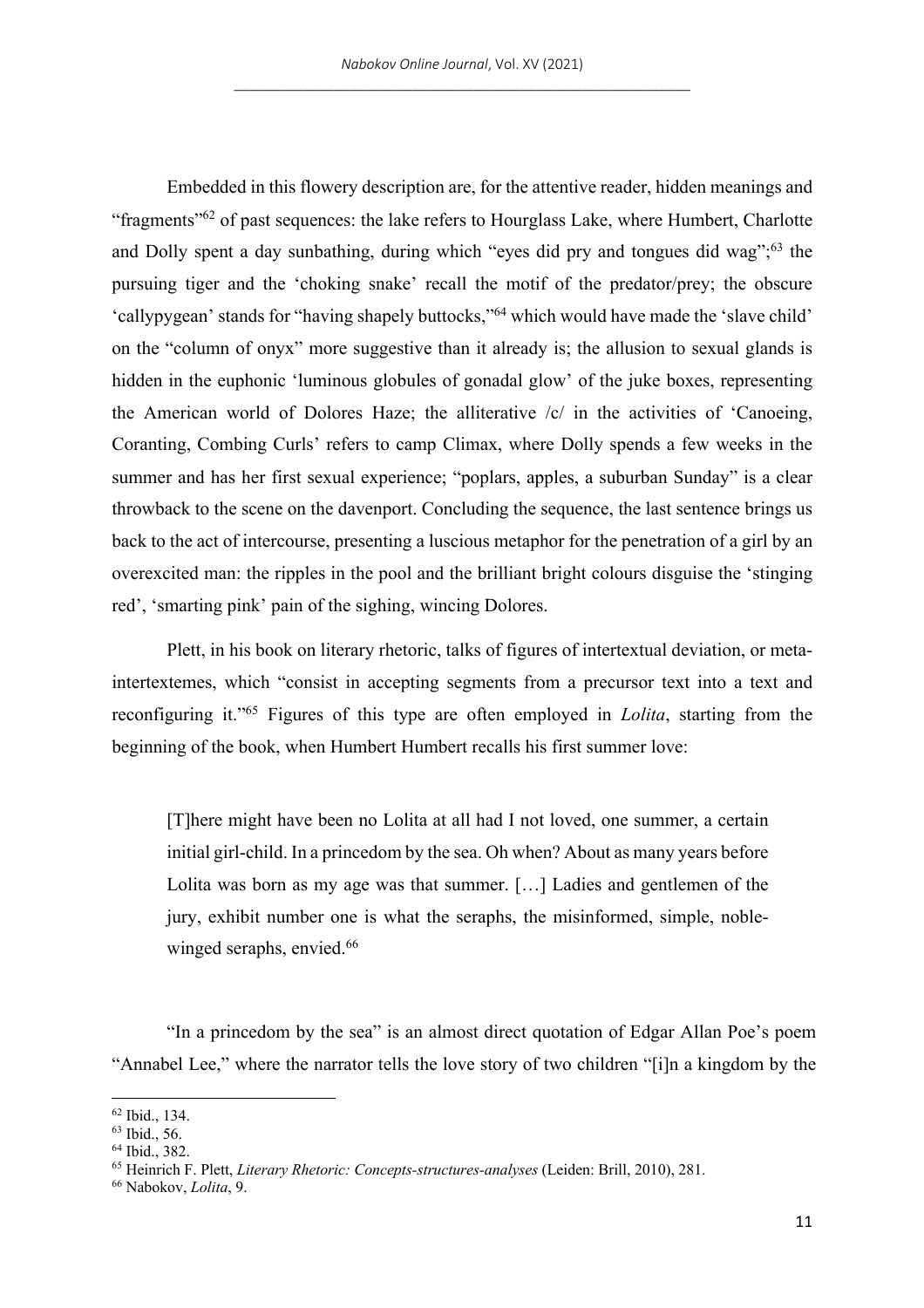sea."67 If, on the one hand, Humbert's unnecessarily complicated way of giving the time coordinates for his affair with the precursor of Lolita mirrors the first line of Poe's poem, "[i]t was many and many a year ago," on the other hand it shows that Humbert's obsession with Dolores is so potent that he measures time around her (this attitude is also reprised when Humbert uses her height to measure his gun,<sup>68</sup> as well as in other occasions throughout the novel). The narrator's mention of the six-winged angels is another reference to Poe's "winged seraphs of Heaven," who envy the pure, innocent love between the children so much that they kill Annabel Lee. Humbert's young love shares Poe's Annabel's fate, dying of typhus only a few months after their romance and leaving the thirteen-year-old Humbert unable to have healthy relationships in his youth. For the jury, "exhibit number one,"<sup>69</sup> as the narrator designates his romance with Annabel, is supposed to provide a pseudo-psychoanalytical excuse for his sexual deviance: the "little girl with her seaside limbs and ardent tongue" haunts him until, twenty-four years later, he breaks "her spell by incarnating her in another,"<sup>70</sup> namely Lolita. For the reader, however, the intertextual references to Poe's poem contribute to building the tragic character of Humbert's story and use *pathos*, as a mode of persuasion, to affect the emotional state of the audience.

Is Nabokov's *Lolita* a successful rhetorical exercise? In general, yes. Either Humbert Humbert or Nabokov succeeds in persuading the reader, who is called to judge the crimes committed by the narrator. The verdict, then, depends on the success of the rhetoric: if the reader is taken in by Humbert's 'fancy prose style,' the narrator's rhetoric will have worked, thus absolving him of his responsibility towards Dolores, while if the reader is convinced that, despite the sparkly ornaments of Humbert's language, the subject matter remains deplorable, Nabokov's rhetoric will have succeeded. Nabokov uses Humbert's rhetoric to render a story of rape and paedophilia not only not immediately repulsive, but also so wonderfully well written that it captivated most of its readers, as well as to condemn his narrator for his most serious crime, that of robbing the American starlet Dolly Haze of her childhood, of her voice and of her identity. The author, in line with Aristotle, lends Humbert Humbert his seductive style so that the readers can initially side with the narrator and thus, having been able to see the opposite sides of the question, they will be able to recognise and refute the wrong argument of which

<sup>67</sup> Poe's poem is provided by Alfred Appel Jr., the editor of *The Annotated Lolita*, 329-330.

<sup>68</sup> Nabokov, *Lolita*, 216.

<sup>69</sup> Ibid., 9.

<sup>70</sup> Ibid., 15.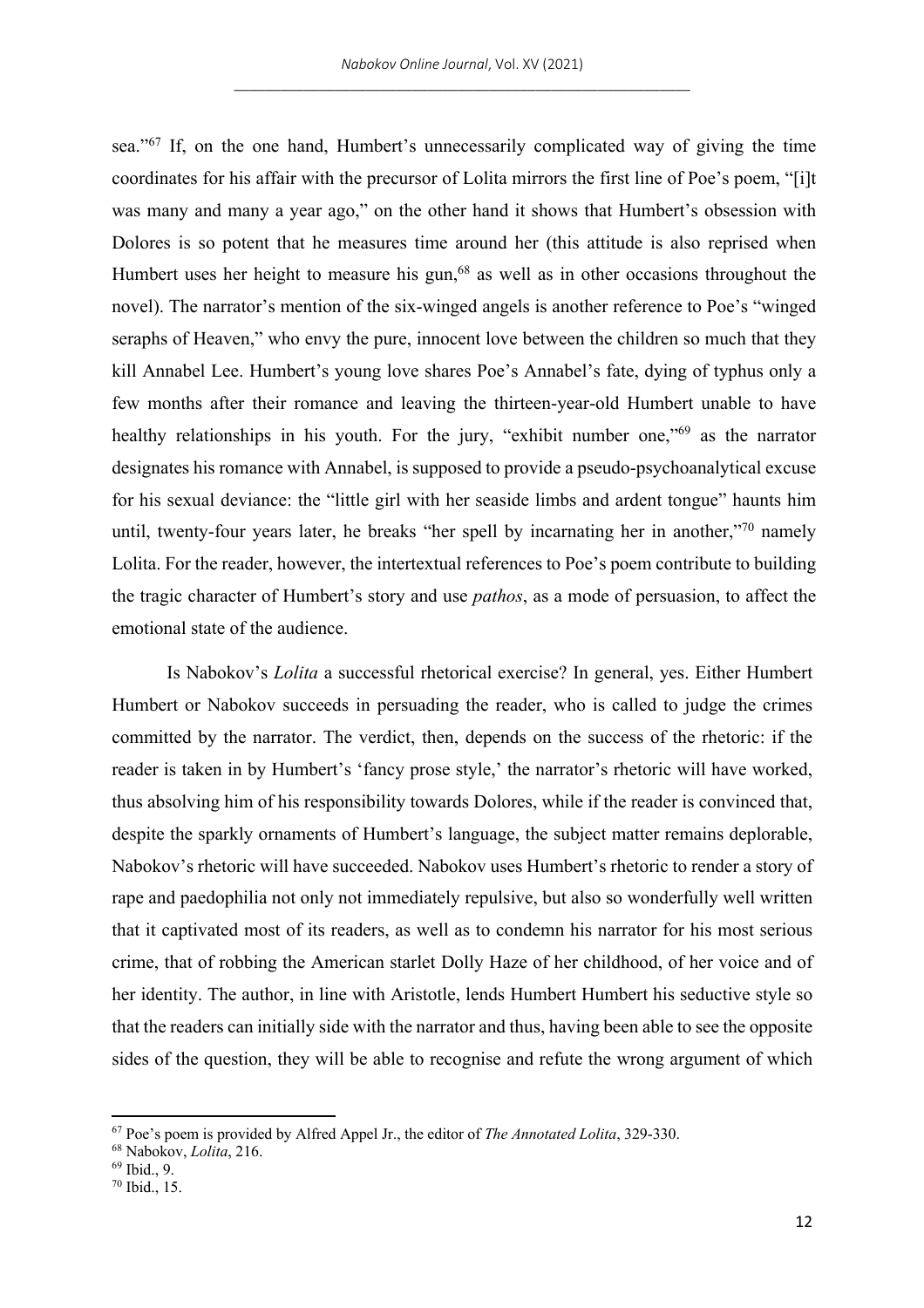Humbert is trying to persuade them. Nabokov is then asking us to find the real Lolita, without being led astray by the narrator's rhetoric. If Humbert's rhetoric is the art of persuasion and deceit criticised by Plato in *Gorgias*, Nabokov adopts the Aristotelian view of rhetoric, using all the available means of persuasion to get his intended audience to perceive the brutality that lies behind its fancy style.

## *WORKS CITED*

- Aristotle, *Rhetoric* (Infomotions, 2000).
- Booth, Wayne C., *The Rhetoric of Fiction* (Harmondsworth: Penguin, 1987) [2<sup>nd</sup> ed., first published 1983].
- Clegg, Christine, 'Nabokov's "Monster of Incuriosity": Kindness, Cruelty, and the Ethics of Reading *Lolita* in the 1980s', in C. Clegg, *Vladimir Nabokov – Lolita* (Basingstoke: Palgrave, 2003), 91- 114.
- Connolly, Julian W., 'Approaching *Lolita',* in J.W. Connolly, *A Reader's Guide to Nabokov's 'Lolita'* (Boston: Academic Studies Press, 2009), 29-52.
- De la Durantaye, Leland, 'Lolita in *Lolita*, or the Garden, the Gate and the Critics', *Nabokov Studies*, 10, (2006), 175-197.
- Gagarin, Michael, 'Probability and persuasion: Plato and early Greek rhetoric', in Ian Worthington (ed.), *Persuasion: Greek Rhetoric in Action* (London: Routledge, 1994), 46-68.
- Goldman, Eric, '"Knowing" Lolita: Sexual Deviance and Normality in Nabokov's *Lolita'*, *Nabokov Studies*, 8, (2004), 87-104.
- Jehlen, Myra, '*Lolita*: A Beautiful, Banal, Eden-Red Apple', in M. Jehlen, *Five Fictions in Search of Truth* (Princeton: Princeton University Press, 2008), 103-132.
- Kokinova, Kate, 'Lolita reading *Lolita*: Rhetoric of Reader Participation', *Nabokov Studies*, 14, (2016), 59-77.
- Lennard, John, 'The Abuses of Language and Girls: *Lolita* as Pornography', in J. Lennard, *Vladimir Nabokov: Lolita* (Penrith: HEB, 2008), 49-59.
- Metcalf, Stephen, 'Lolita at 50: Is Nabokov's masterpiece still shocking?' (19 December 2005), [web], https://slate.com/culture/2005/12/the-disgusting-brilliance-of-lolita.html, accessed 15 January 2019.
- "My Most Difficult Book The Story of *Lolita*" (1 December 1989) [web, documentary], https://www.youtube.com/watch?v=8171K40pJho, accessed 17 January 2019.
- Nabokov, Vladimir, '*Playboy* Interview', interviewed by Alvin Toffler (January 1964) [web], http://reprints.longform.org/playboy-interview-vladimir-nabokov, accessed 16 January 2019.
- Nabokov, Vladimir, *The Annotated Lolita* (London: Penguin, 2000) [first published 1955].
- Olmsted, Wendy, 'Literary Criticism and Rhetorical Invention: Wayne C. Booth's *The Rhetoric of Fiction* and Stephen Greenblatt's *Marvelous Possessions*', in W. Olmsted, *Rhetoric – An Historical Introduction* (Oxford: Blackwell, 2006), 116-126.
- Olmsted, Wendy, 'The Rhetorician: Demagogue or Statesman? Plato's *Gorgias* and Aristotle's *Rhetoric'*, in W. Olmsted, *Rhetoric – An Historical Introduction* (Oxford: Blackwell, 2006), 10-24.
- Patnoe, Elizabeth, 'Lolita Misrepresented, Lolita Reclaimed: Disclosing the Doubles', *College Literature*, 22, 2 (1995), 81-104.